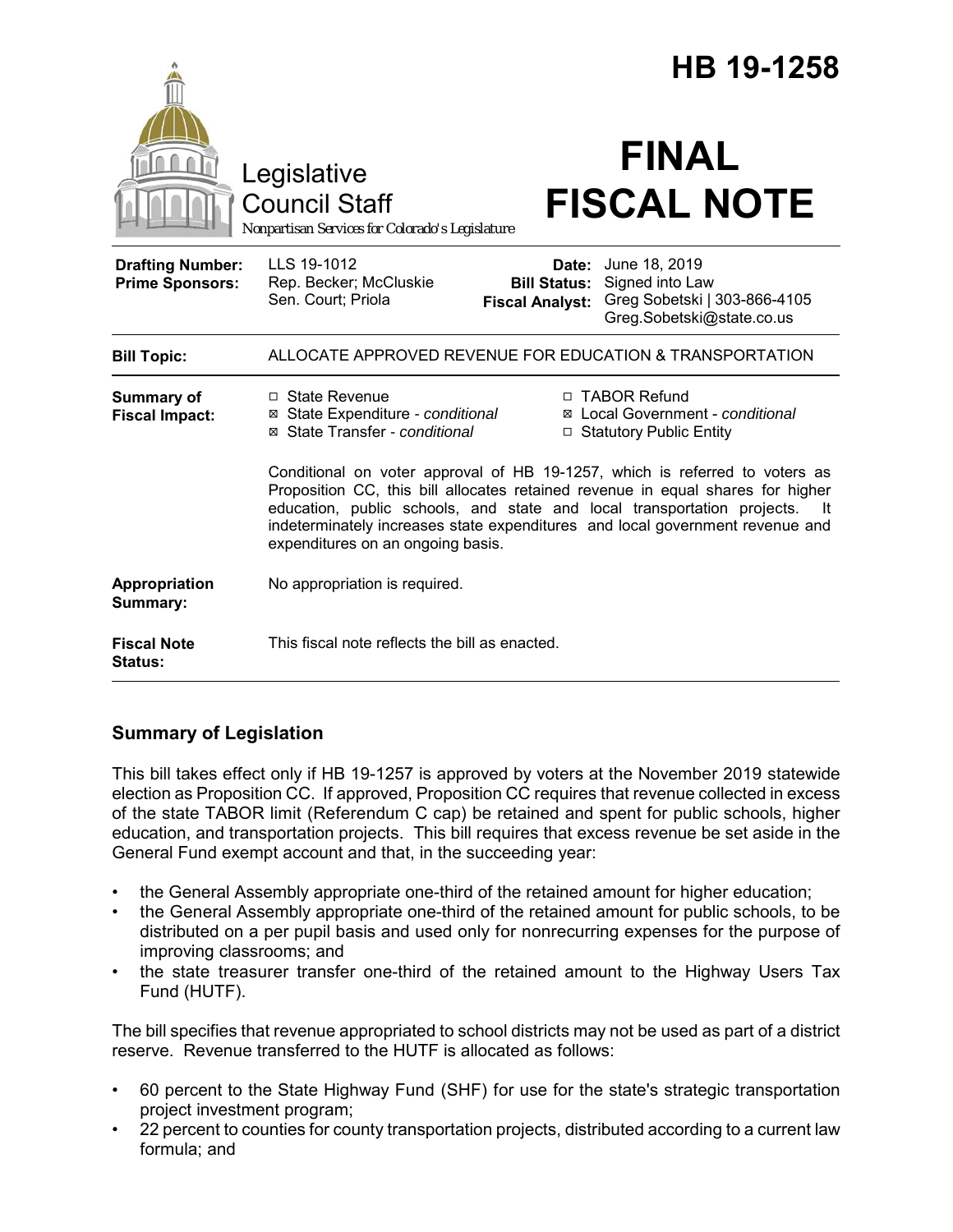June 18, 2019

• 18 percent to municipalities for municipal transportation projects, distributed according to a current law formula.

Of the SHF share of the HUTF transfer, no more than 85 percent may be spent for highway-related capital improvements, and at least 15 percent must be spent for transit-related capital improvements.

The bill applies to revenue retained for FY 2019-20 and subsequent years. Revenue must be appropriated or transferred in the immediate succeeding year. The Office of the State Controller in the Department of Personnel and Administration is required to report annually on the amount of retained revenue, and the Office of the State Auditor in the Legislative Branch is required to audit these reports.

### **Assumptions**

Under the March 2019 LCS forecast, the state is not expected to collect a TABOR surplus in either FY 2019-20 or FY 2020-21. A forecast of state revenue subject to TABOR is not available for years beyond FY 2020-21. If Proposition CC is approved by voters and the state collects revenue in excess of the TABOR limit in any of these years, this bill will direct allocations of revenue in the immediate succeeding fiscal year.

## **State Transfers**

The bill conditionally transfers one-third of all future revenue retained under Proposition CC. Revenue is not expected to be retained in FY 2019-20 or FY 2020-21 under the March 2019 LCS forecast, and a forecast of state revenue subject to TABOR is not available beyond FY 2021-22. For these reasons, the bill is assessed as indeterminately increasing future transfers to the HUTF for state and local transportation projects.

### **State Expenditures**

**Public schools, higher education, and transportation.** The bill conditionally increases state expenditures for P-12 education, higher education, and state and local transportation projects following the distribution formulas on page 1 of this fiscal note. Based on the March 2019 LCS forecast, the bill is not expected to increase state expenditures in FY 2020-21 or FY 2021-22. The bill increases future year state expenditures by an indeterminate amount on an ongoing basis.

**Reporting.** The bill requires that revenue retained under Proposition CC be reported by the Office of the State Controller in the Department of Personnel, and audited by the Office of the State Auditor in the Legislative Branch. Similar reporting requirements already exist for revenue retained under Referendum C, and additional reporting required under the bill can be accomplished within existing appropriations.

### **Local Government**

The bill conditionally increases local government revenue to school districts and for transportation projects by an indeterminate amount on an ongoing basis.